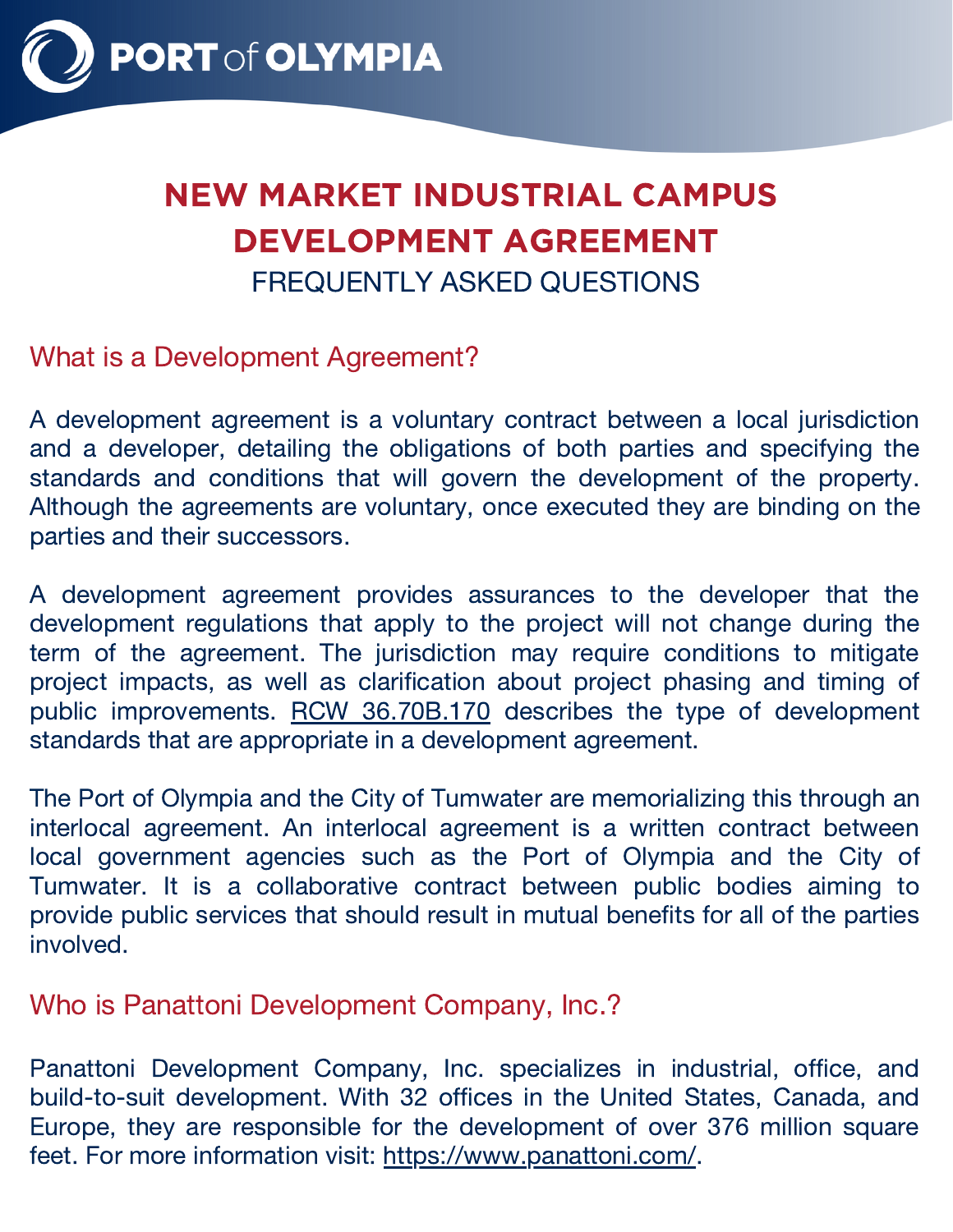

## What will be the economic benefit of this project?

According to Toyer Strategic Advisors, Inc., the potential future development is estimated to have an economic impact of:

- 1,750-2,600 DIRECT full-time jobs
- \$124-\$163 Million in NEW wages
- \$354 Million in total ECONOMIC production for Thurston County
- \$12.7 Million in NEW State and Local taxes

### What are the impacts on trees within the development agreement?

The Port of Olympia and Panattoni are committed to both the preservation and planting of trees and will adhere to the requirements set forth in the City of Tumwater's current tree ordinance. In addition, the conceptual layout depicts a large tree retention buffer around Bush Middle School, and along 83rd Street, a tree corridor along Center Street for retention and building screening, and trees throughout the campus.

#### How will nearby schools and neighborhoods be impacted by traffic?

The development would provide for internal circulation. All "truck" traffic will exit to the North and not utilize Kimmie Street to the South or pass Bush Middle School.

What other items does the development agreement include?

The proposed development agreement includes a 1.5 mile multi-use trail with a regional connection.

The proposed development agreement also includes a 10-acre parcel for the City of Tumwater's use. The parcel is being provided by Panattoni at no cost to the City. The purchase price of the parcel would be \$2.6M.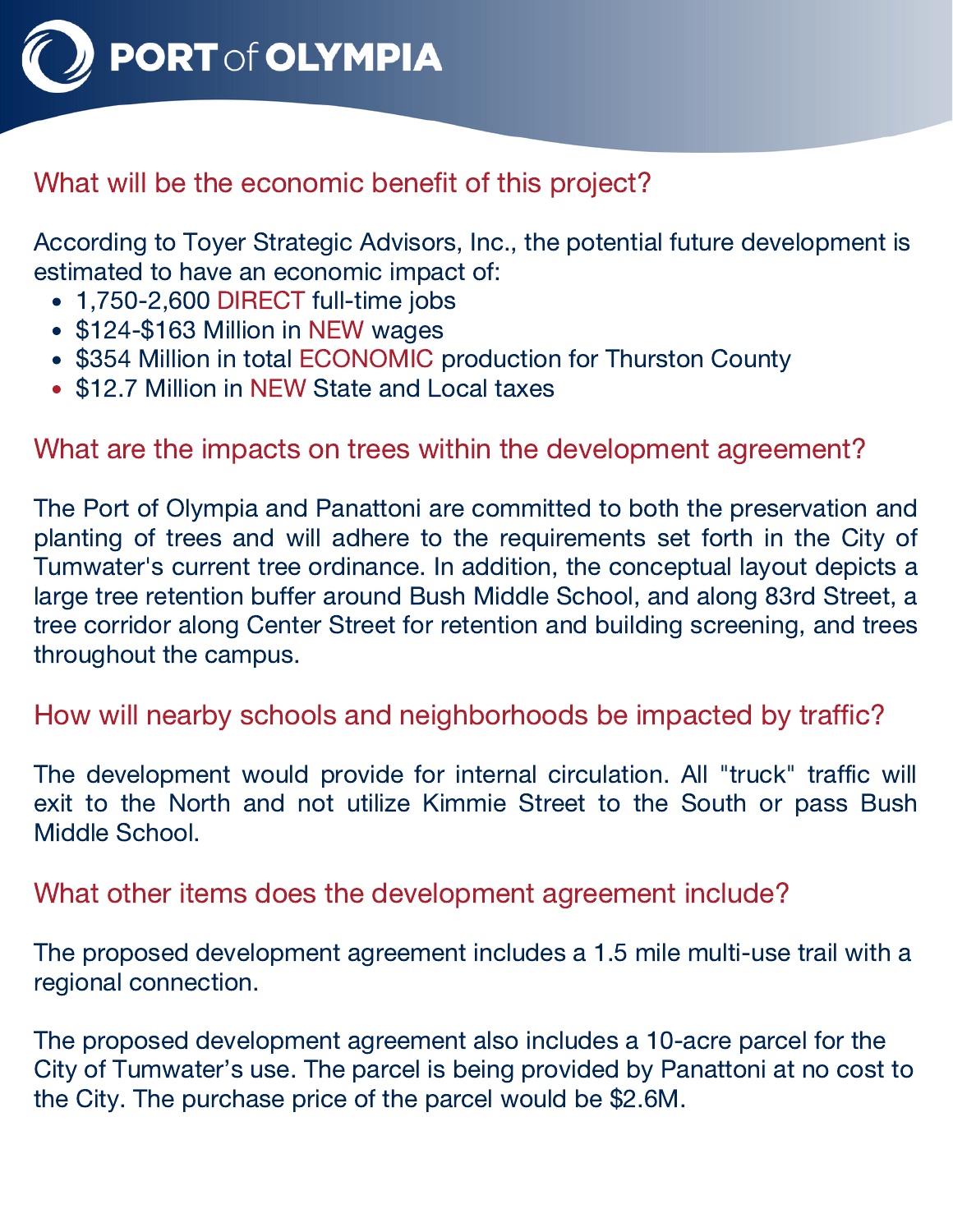

**PORT of OLYMPIA** 

What environmental review will any of the projects in this development be required to undergo?

Any project in this development will be required to undergo a project level review under the State Environmental Policy Act (RCW [43.21C\)](https://app.leg.wa.gov/rcw/default.aspx?cite=43.21c) prior to the issuance of land use or building approvals or permits. SEPA review will be led by the permitting authority, in this case, the City of Tumwater. SEPA review requires that the City evaluate the environmental impacts of the proposed development, determine whether the impacts will be significant and whether any significant impacts identified can be adequately mitigated. The SEPA review process is set out in state law and adopted as a matter of local ordinance. For additional information about how project SEPA review works, please visit the Ecology SEPA website: https://ecology.wa.gov/regulations[permits/SEPA-environmental-review.](https://ecology.wa.gov/regulations-permits/SEPA-environmental-review)

How will the Mazama Pocket Gopher and other endangered species be protected?

The Port is partnering with the City of Tumwater to complete the Bush Prairie Habitat Conservation Plan (HCP) for endangered species in Tumwater. Once complete and adopted, the HCP will balance growth and the preservation of endangered species within the City of Tumwater and its urban growth area. The HCP will conserve these species by providing long term habitat protection across a system of managed reserve areas. Development by Panattoni will help to fund implementation of this plan.

Is the Port funding infrastructure improvements for the developer?

The Port will not fund infrastructure improvements required for private development of the property.